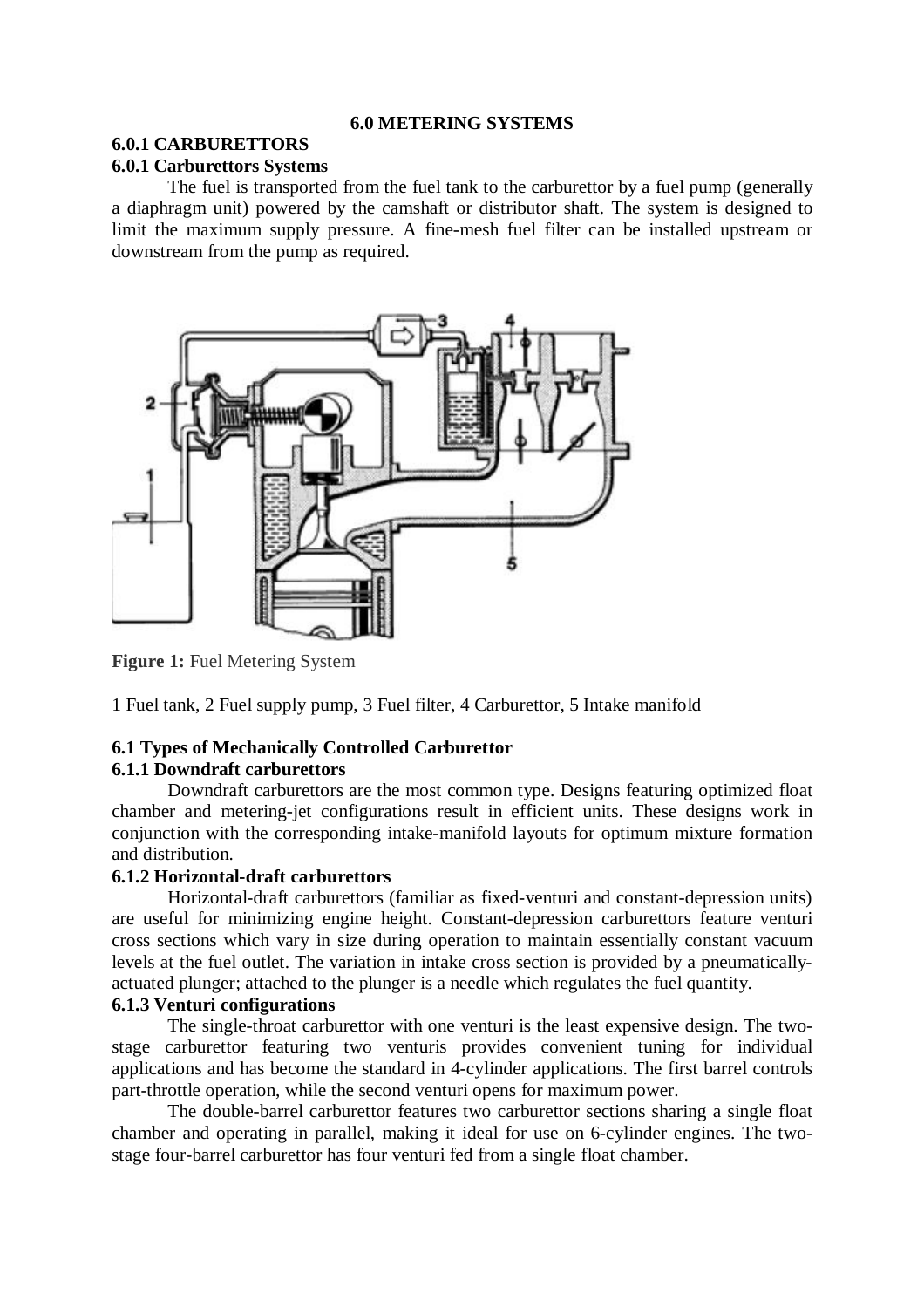#### **6.2 Design and Operating Principle**

The driver uses the accelerator pedal to vary the throttle valve's aperture so that the airflow into the engine is varied and with it the engine's power output. The carburettor varies the amount of fuel metered to the engine to reflect the current intake air flow. Together with the needle valve, the float regulates the fuel flow to the carburettor while maintaining a constant fuel level in the float chamber.

Airflow is monitored by an air funnel designed to induce a venturi effect. The progressively narrower diameter increases the velocity of the air, producing a corresponding vacuum at the narrowest point. The resulting pressure differential relative to the float chamber – which can be further augmented with a boost venturi – is exploited to extract fuel from the float chamber. The jets and metering systems adapt fuel delivery to airflow.



**Figure 2:** The Schematic of a Two-Stage Carburettor

1 Idle cutoff valve, 2 Accelerator pump, 3 Idle circuit, 4 Choke, 5 Boost venturi, 6 Main systems with venturi tubes, 7 Full-throttle enrichment, 8 Float, 9 Fuel supply, 10 Needle valve, 11 Bypass plug, 12 Idle mixture screw, 13 Throttle valves, 14 Venturi wall, 15 Partthrottle control valve, 16 Venturi chamber.

#### **6.3 Fuel-Metering Systems in Mechanically Operated Carburettors 6.3.1 Main system**

The fuel is metered by the main jet. Correction air is added as a delivery aid to the fuel through side orifices in the venturi tube.

## **6.3.2 Idle and progression system**

At idle, the vacuum which the air stream produces at the fuel outlet is not sufficient to withdraw fuel from the main system. For this reason, there is a separate idle system with an outlet located downstream from the throttle valve at the point of maximum vacuum. The emulsion required for idling emerges from the idle circuit after initial processing by the idle fuel and air-correction jets. During transitions to the main metering system the throttle valve controls a series of orifices, or a slit, drawing fuel from the idle circuit.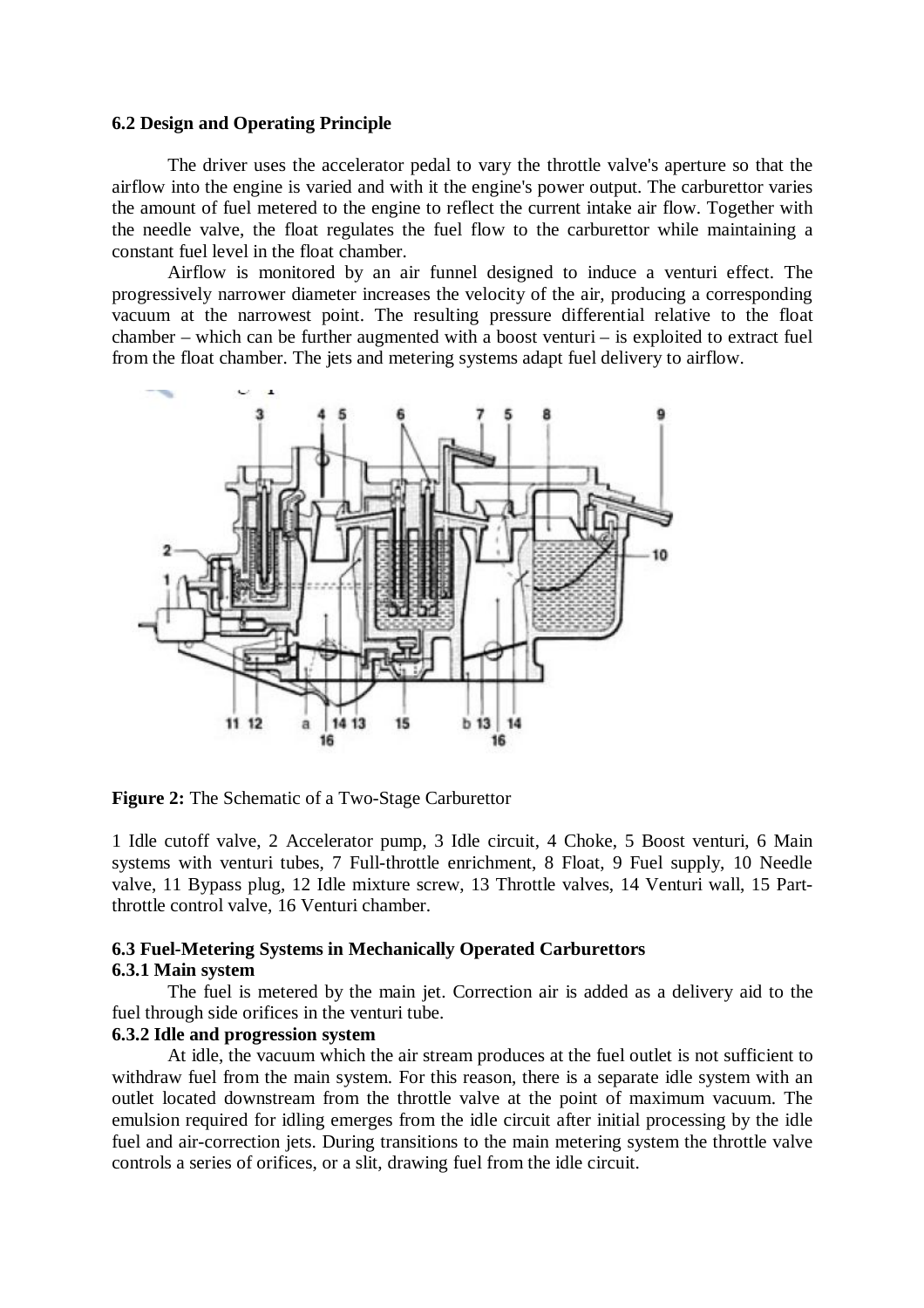#### **6.3.3 Other systems**

These basic devices are supplemented by a range of additional systems. These are designed to adapt carburettor performance for warm operation (part-throttle control, fullthrottle enrichment), to compensate for fuel accumulation within the intake-manifold during acceleration (accelerator pump) and to meet the special engine requirements encountered during starting and in the warm-up phase.

Other supplementary systems include lambda closed-loop mixture control and devices to deactivate the fuel supply during trailing-throttle operation.

## **6.4 Electronically-Controlled Carburettor System (ECOTRONIC)**

#### **Basic carburettor**

The basic carburettor is restricted to the throttle valve, float system, idle and transition systems, main system and choke. An idle-air control system with a choke-activated needle jet is also provided.



**Figure 3:** Schematic of an electronically controlled carburettor (ECOTRONIC).

1 ECU, 2 Temperature sensor, 3 Carburettor, 4 Throttle actuator, 5 Choke actuator, 6 Choke valve, 7 Idle switch, 8 Throttle valve, 9 Throttle potentiometer.

#### **Additional components and actuators**

The throttle-valve actuator is an electro-pneumatic servo device for controlling the cylinder charge. The actuator's plunger moves the throttle valve via a lever attached to the carburettor's throttle shaft. The choke valve actuator is a final-control element designed to adapt the mixture in response to variations in engine operating conditions. This unit closes the choke valve to enrich the mixture by raising the pressure differential (vacuum) at the main jets while simultaneously increasing flow rates from the idle circuit.

#### **Sensors**

The throttle-valve potentiometer monitors the throttle valve's position and travel. One temperature sensor monitors the engine's operating temperature while a second sensor can be installed if necessary to monitor the temperature within the intake manifold.

The idle switch serves to identify trailing-throttle operation; it can be replaced by appropriate software in the electronic control unit (ECU).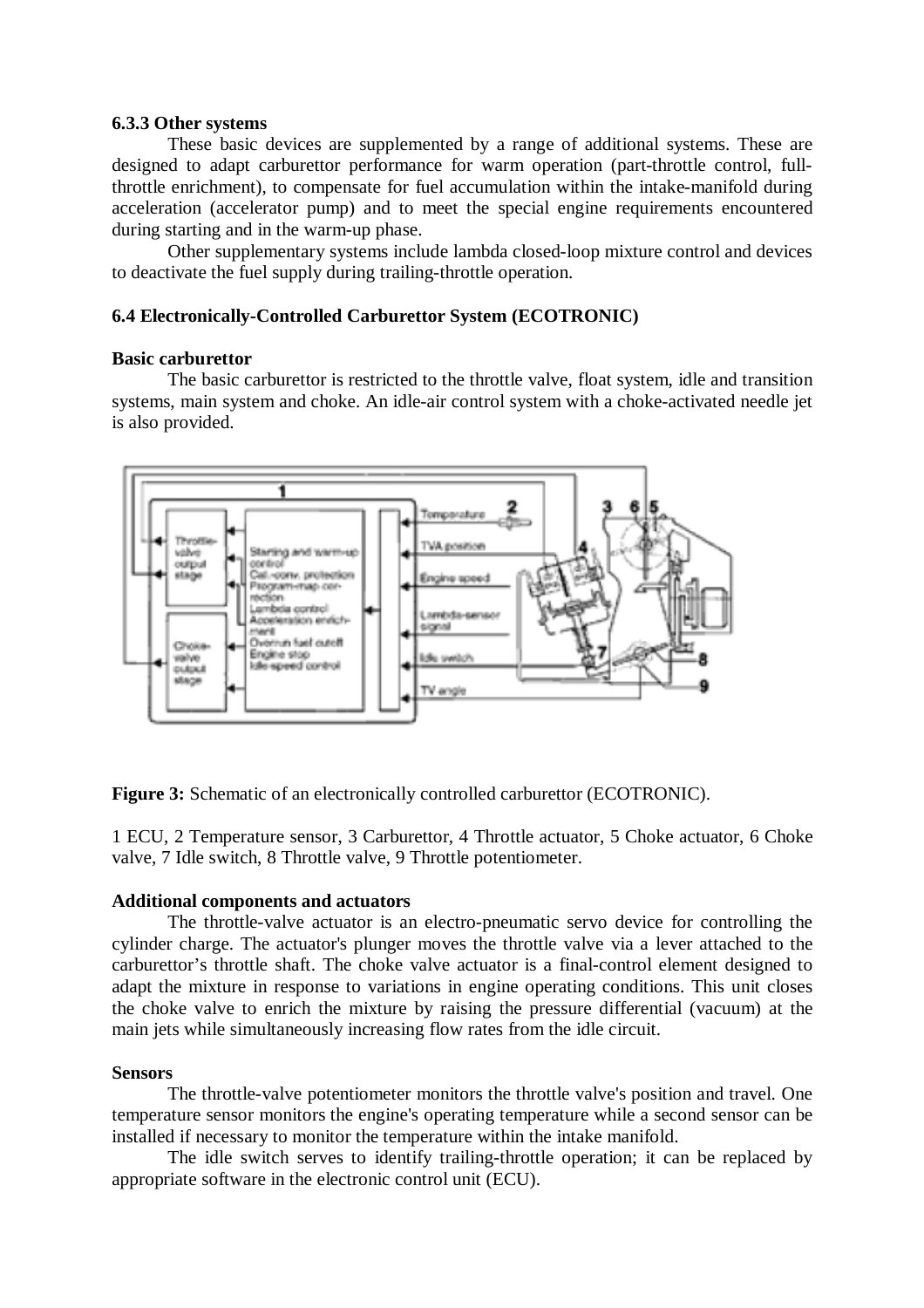#### **Electronic control unit (ECU)**

The ECU's input circuit converts incoming analogue signals into digital form. The processor performs further operations with the input data in order to calculate output values with reference to the programmed data map. The output signals control several functions, including regulation of the servo elements that operate the choke valve and main throttle valve.

#### **6.4.1 Functions of the Basic Carburettor and the Electronic Components Basic functions**

The basic carburettor determines the primary functions of the system. The idle, transition and full-throttle systems all contribute to matching performance to the programmed curves. The base calibrations can be intentionally "lean", as the choke-valve control can provide a corrective enrichment.

## **Electronic functions**

Electronic open and closed-loop control circuits regulate a number of secondary operations within the ECU. Some of the functions may include: ignition control, transmission-shift control, fuel consumption displays and diagnosis capabilities.

### **6.5 Types of Injection Systems**

Injection systems for gasoline engines could be operated mechanically, electronically or a combination of the two.

## **6.5.1 Mechanical Injection System**

The K-Jetronic system operates without a drive and injects the fuel continuously. The injected fuel mass is not determined by the fuel injector but rather pre-specified by the fuel distributor.

## **6.5.2 Combined Mechanical-Electronic Injection System**

KE-Jetronic is based on the mechanical basic system of K-Jetronic. Thanks to the extended acquisition of operating data, this system facilitates electronically controlled supplementary functions in order to adapt the injected fuel quantity more exactly to the different engine operating states.

## **6.5.2 Electronic Injection Systems**

Electronically controlled injection systems inject the fuel intermittently with electromagnetically actuated fuel injectors. The injected fuel mass is determined by the injector opening time (for a given pressure drop across the injector). Examples of this are: L-Jetronic, LH-Jetronic, and Motronic as an integrated engine management system.

## **6.6 Gasoline Injection Systems**

The short comings in the air-fuel mixture preparation and distribution, led to the development and replacement of carburettors with injectors in gasoline engines.

Gasoline injection systems are identified by external mixture formation (as it is also seen in carburettors) since the air-fuel mixture is created outside the combustion chamber (in the intake manifold).

## **6.6.1 Gasoline Injection Systems Types**

#### **6.6.1.1 Single-point injection (SPI)**

Single-point injection is an electronically controlled injection system in which an electromagnetic fuel injector injects the fuel intermittently into the intake manifold at a central point ahead of the throttle valve. The Bosch single-point injection systems are called Mono-Jetronic and Mono- Motronic.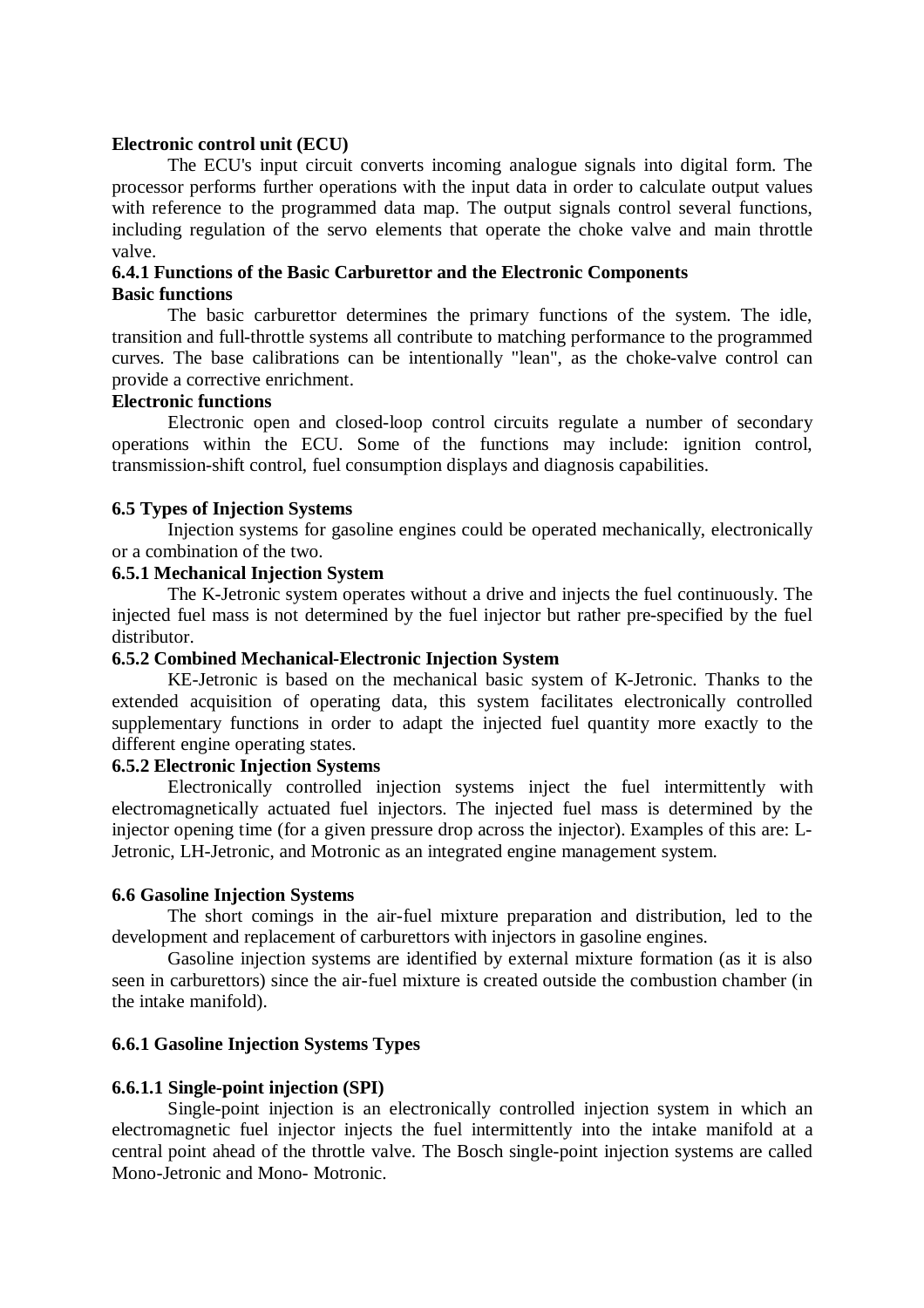

**Figure 4:** Single-point fuel injection system 1 Fuel, 2 Air, 3 Throttle valve, 4 Intake manifold, 5 Injector, 6 Engine.

#### **6.6.1.1.2 Single-point injection systems operation**

Single-point fuel injection has advanced beyond the compact fuel-injection system stage to become part of a comprehensive engine-management system.

The various single-point injection systems differ in the design of the central-injection unit. All systems feature an injector located above the throttle plate; they differ from multipoint injection units in that they frequently operate at low pressure (0.7...1 bar). This means that an inexpensive, hydrodynamic electric fuel pump can be used which is generally in the form of an in-tank unit. The injector is flushed continuously by the fuel flowing through it in order to inhibit the formation of air bubbles. This arrangement is an absolute necessity in such a low-pressure system. The designation "Single-Point Injection" (SPI) corresponds to the terms Central Fuel Injection (CFI), Throttle-Body Injection (TBI) and Mono-Jetronic (Bosch).

#### **6.6.1.1.3 Mono-Jetronic**

Mono-Jetronic is an electronically controlled, low-pressure single-point injection system for 4- cylinder engines, and features a centrally located solenoid-controlled fuel injector. At the heart of the system is the central injection unit, which uses the throttle valve to meter the intake air while injecting the fuel intermittently above the throttle valve. The intake manifold then distributes the fuel to the individual cylinders. Various sensors monitor all important engine operating data, which are then used to calculate the triggering signals for the injectors and other system actuators.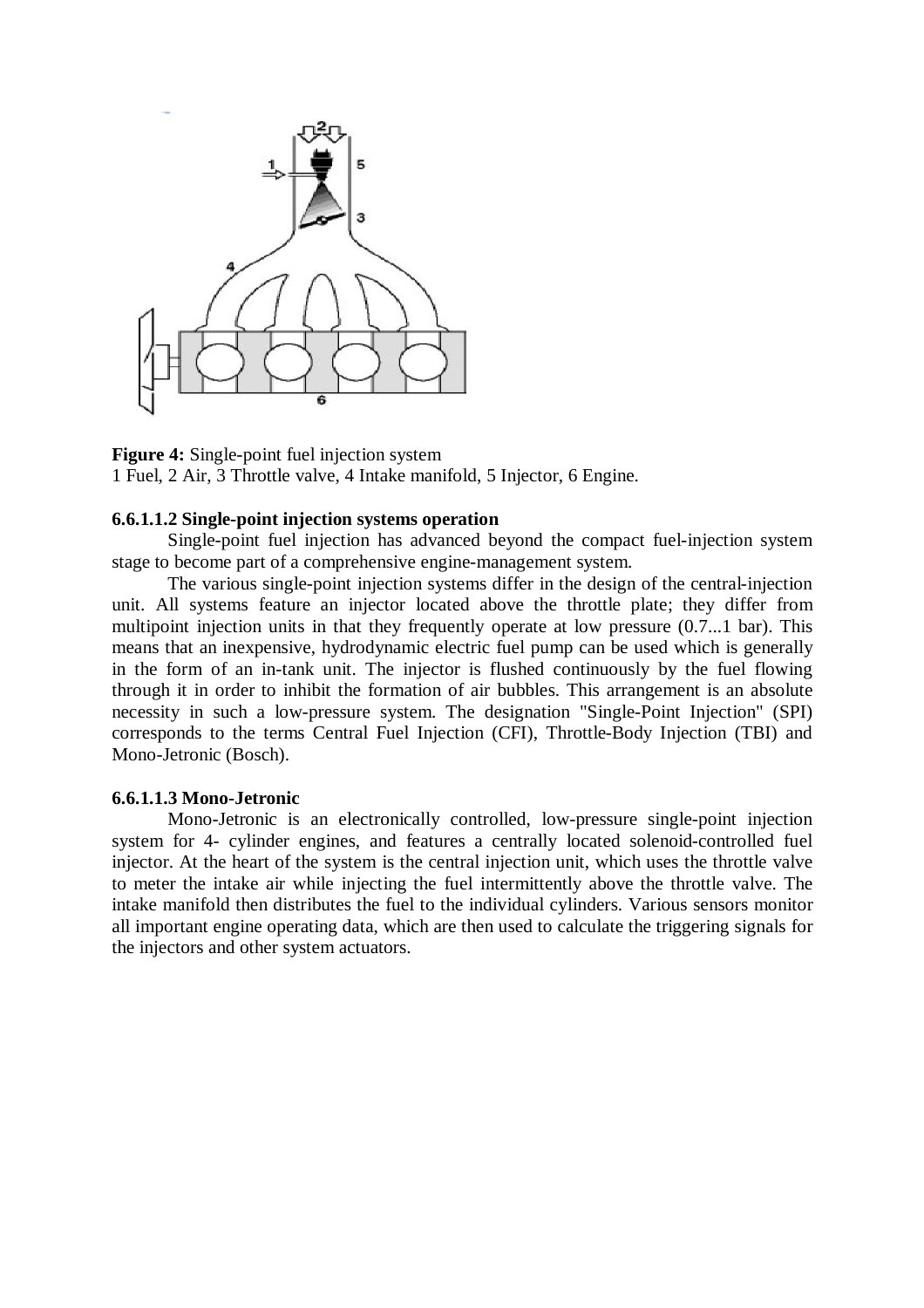

**Figure 5:** Schematic of a Mono-Jetronic system

1 Fuel tank, 2 Electric fuel pump, 3 Fuel filter, 4 Pressure regulator, 5 Injector, 6 Airtemperature sensor, 7 ECU, 8 Throttle actuator, 9 Throttle potentiometer, 10 Canister-purge valve, 11 Carbon canister, 12 Lambda sensor, 13 Coolant-temperature sensor, 14 Ignition distributor, 15 Battery, 16 Ignition switch, 17 Relay, 18 Diagnostic connector, 19 Central injection unit.

## **6.6.1.1.4 Central injection unit**

The injector is located above the throttle, in the intake-air path, in order to ensure homogeneous mixtures and consistent cylinder-to-cylinder distribution. The fuel spray is directed into the sickle-shaped orifice between the housing and throttle plate, whereby fuel wetting of the intake-tract walls is inhibited to a great extent, and the high pressure differential promotes optimum mixture formation. The injector operates at a system pressure of 1 bar (referred to atmospheric pressure). Efficient fuel atomization ensures consistently good mixture distribution, even in the critical full-load range. Injector triggering is synchronized with the ignition pulses.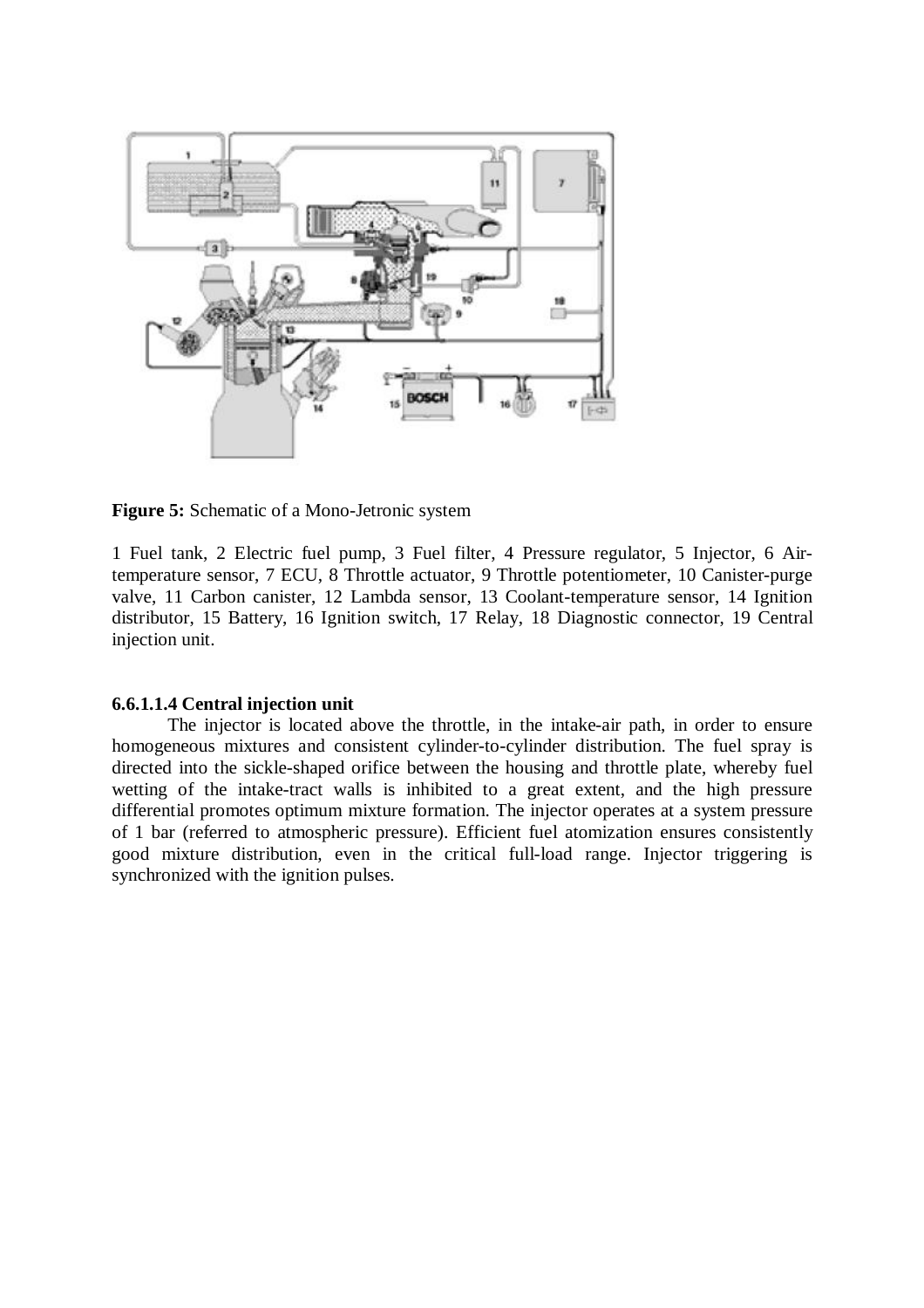

**Figure 6:** Mono-Jetronic central injection unit

1 Pressure regulator, 2 Air-temperature sensor, 3 Injector, 4 Upper part (hydraulics), 5 Fuel supply, 6 Fuel return, 7 Insulator plate, 8 Throttle valve, 9 Lower part.

# **6.6.1.1.5 System control**

In addition to the engine speed n, the main actuating variables for the injection system can include the air volume/air mass flow, the absolute manifold pressure, and the throttle position α. The  $(α/n)$  system applied with Mono-Jetronic can meet stringent emission requirements when used in conjunction with lambda closed-loop control and a 3-way catalytic converter. A self-adaptive system employs the signal from the lambda sensor as a reference to compensate for component tolerances and engine changes, thus maintaining high precision throughout the service life of the system.

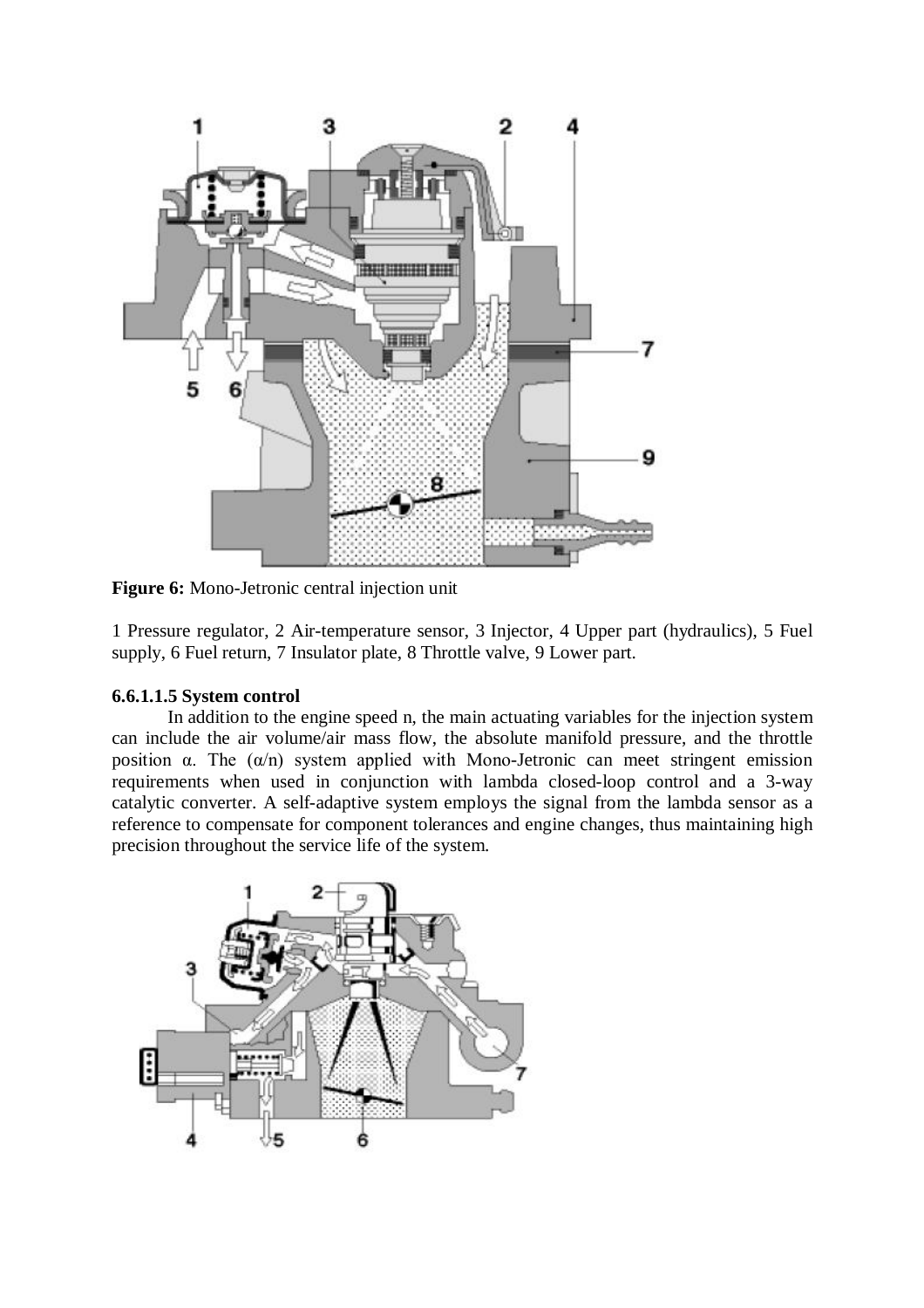### **Figure 7:** Multec central injection unit (Opel)

1 Pressure regulator, 2 Injector, 3 Fuel return, 4 Stepper motor for idle-speed control, 5 To intake manifold, 6 Throttle valve, 7 Fuel inlet.

#### **6.6.1.1.6 Adaptation functions**

The injection time is extended to provide additional fuel for cold starts and during the post-start and warm-up phases. When the engine is cold, the throttle actuator adjusts the throttle position to supply more air to the engine, thus maintaining idle speed and exhaust emissions at a constant level. The throttle potentiometer recognizes the change in throttle position and initiates an increase in the fuel quantity via the ECU. The system regulates the enrichment for acceleration and full-throttle operation in the same way. The overrun fuel cutoff provides reductions in fuel consumption and in exhaust emissions during trailingthrottle operation. Adaptive idle-speed control lowers the idle speed and stabilizes it. For this purpose, the ECU issues a signal to the servomotor to adapt the throttle-valve position as a function of engine speed and temperature.

### **6.6.2 Multipoint injection (MPI)**

Multipoint injection creates the ideal preconditions for satisfying the demands placed on a mixture formation system. In multipoint injection systems, each cylinder is assigned a fuel injector, which injects the fuel directly ahead of that cylinder's intake valve. Examples of such systems are KE- and L-Jetronic with their respective variants.



**Figure 8:** Multipoint fuel injection system 1 Fuel, 2 Air, 3 Throttle valve, 4 Intake manifold, 5 Injectors, 6 Engine.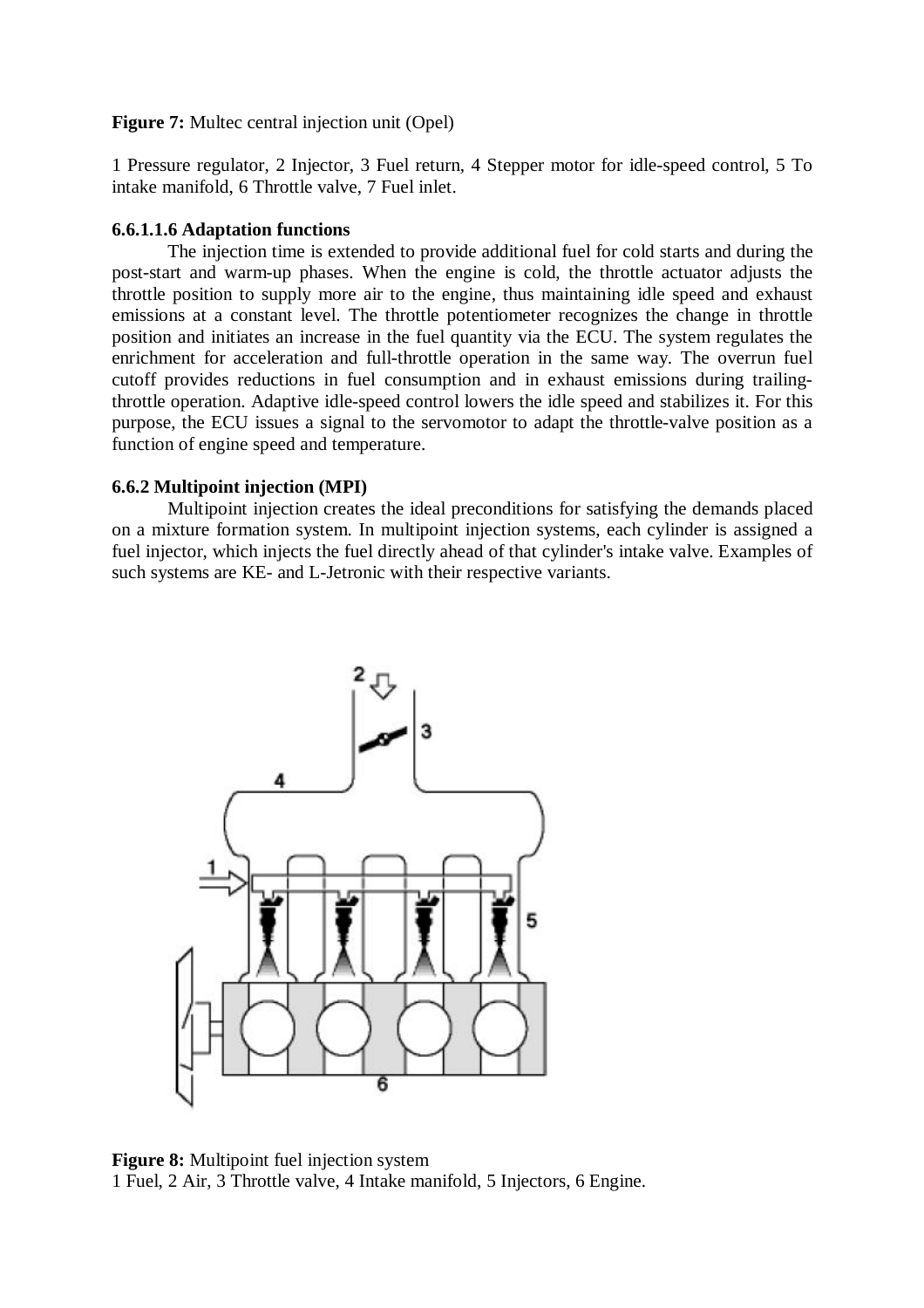## **6.6.2.1 Multipoint injection systems 6.6.2.1.1 K-Jetronic Operating principle**

# $\triangleright$  Continuous injection,

 $\triangleright$  Direct air-flow measurement.

K-Jetronic is a mechanical system which does not require an engine-driven injection pump. It meters a continuous supply of fuel proportional to the quantity of air being drawn into the engine. Because of direct air-flow measurement, K-Jetronic also takes into account changes caused by the engine and permits the use of emission-control equipment, for which precise intake-air monitoring is an essential requirement.



**Figure 9:** Schematic of a K-Jetronic system

1 Fuel tank, 2 Electric fuel pump, 3 Fuel accumulator, 4 Fuel filter, 5 Warm-up regulator, 6 Injector, 7 Intake manifold, 8 Electric start valve, 9 Fuel distributor, 10 Air-flow sensor, 11 Frequency valve, 12 Lambda sensor, 13 Thermo-time switch, 14 Ignition distributor, 15 Auxiliary-air valve, 16 Throttle switch, 17 ECU, 18 Ignition switch, 19 Battery.

# **Operation**

The intake air flows through the air filter, the air-flow sensor, and the throttle valve, before entering the intake manifold and continuing to the individual cylinders.

The fuel is delivered from the fuel tank by an electric (roller-cell) fuel pump. It then flows through the fuel accumulator and fuel filter to the fuel distributor. A pressure regulator in the fuel distributor maintains the fuel at a constant system pressure. The fuel flows from the fuel distributor to the injectors. Excess fuel not required by the engine is returned to the tank.

## **Mixture-control unit**

The mixture-control unit consists of the air-flow sensor and the fuel distributor.

## **Air-flow sensor**

The air-flow sensor consists of an air funnel and a pivoting air-flow sensor plate. A counterweight compensates for the weight of the sensor plate and pivot assembly. The sensor plate is displaced by the air flow, while the control plunger in the fuel distributor exerts hydraulic counter-pressure to maintain the system in a balanced state. The position of the air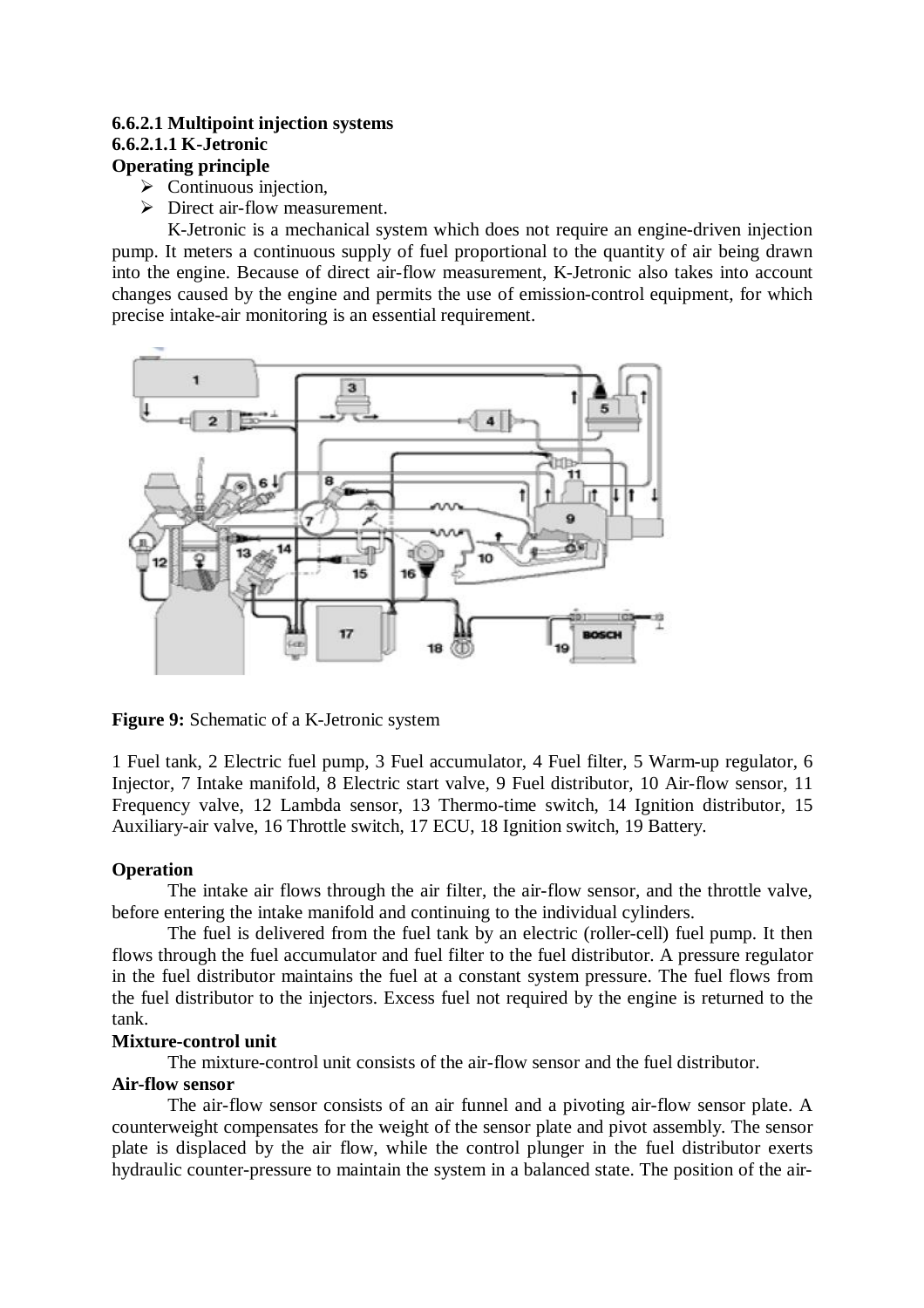flow sensor plate provides an index of intake air flow, and is transmitted to the fuel distributor's control plunger by a lever.

# **Fuel distributor**

The amount of fuel supplied to the individual cylinders is regulated by varying the aperture of the metering slots in the fuel-distributor barrel.

## **Injector**

The injector opens automatically at a pressure of approximately 3.8 bar, and has no metering function. It provides efficient mixture formation by opening and closing at a frequency of approx. 1500 Hz ("chatter").

### **Lambda closed-loop control**

Open-loop control systems do not regulate the A/F ratio with enough accuracy to allow compliance with stringent emissions limits. Lambda closed-loop control is required for operation of the 3-way catalytic converter. When it is installed, the K-Jetronic system must include an electronic control unit which uses the Lambda sensor's signal as its main input variable.

## **6.6.2.1.2 KE-Jetronic**

KE-Jetronic is an advanced version of the K-Jetronic system. KE-Jetronic includes an ECU for increased flexibility and supplementary functions. Additional components include:

- $\triangleright$  A sensor for the intake air flow,
- $\triangleright$  A pressure actuator for mixture ratio adjustment, and
- $\triangleright$  A pressure regulator which maintains system pressure at a constant level as well as providing a fuel-cutoff function when the engine is switched off.



**Figure 10:** Schematic of a KE-Jetronic system

1 Fuel tank, 2 Electric fuel pump, 3 Fuel accumulator, 4 Fuel filter, 5 Fuel-pressure regulator, 6 Injector, 7 Intake manifold, 8 Electric start valve, 9 Fuel distributor, 10 Air-flow sensor, 11 Electro-hydraulic pressure actuator, 12 Lambda sensor, 13 Thermo-time switch, 14 Coolant temperature sensor, 15 Ignition distributor, 16 Auxiliary-air valve, 17 Throttle switch, 18 ECU, 19 Ignition switch, 20 Battery.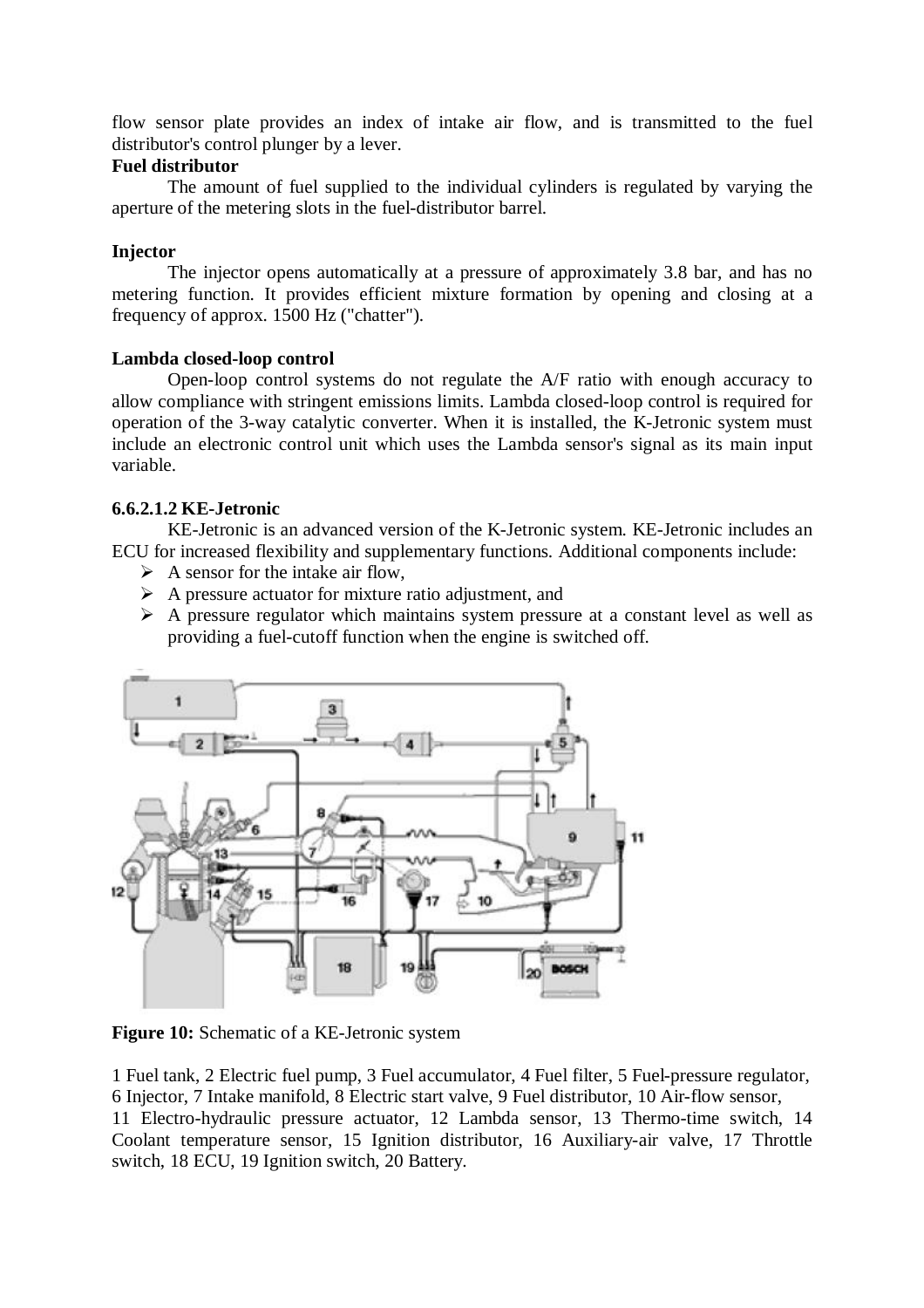## **Operation**

An electric fuel pump generates the system pressure. The fuel flows through the fuel distributor, while a diaphragm regulator maintains the system pressure at a constant level. With K-Jetronic, the control circuit performs mixture corrections via the warm-up regulator. In contrast, with KE-Jetronic the primary pressure and the pressure exerted upon the control plunger are equal. The ratio is corrected by adjusting the pressure differential in all the fuel distributor's chambers simultaneously.

The system pressure is present upstream from the metering slots, and applies a counter-pressure to the control plunger. As with K-Jetronic, the control plunger is moved by an air-flow sensor flap. A damper unit prevents the oscillations that could be induced by the forces generated at the sensor flap.

From the control plunger the fuel flows through the pressure actuator, the lower chambers of the differential-pressure valve, a fixed flow restrictor, and the pressure regulator, before returning to the fuel tank. Together with the flow restrictor, the actuator forms a pressure divider in which the pressure can be adjusted electro-dynamically. This pressure is present in the lower chambers of the differential-pressure valves.

A pressure drop corresponding to the actuator current occurs between the actuator's two connections. This causes variations in the pressure differential at the metering slots, and alters the amount of fuel injected. The current can also be reversed to shut down the fuel supply completely. This feature can be employed for such functions as overrun fuel cutoff and engine-speed limitation.

### **Lambda closed-loop control**

The signal from the Lambda sensor is processed in the KE-Jetronic's ECU. The pressure actuator carries out the necessary adjustments

## **6.6.2.1.3 L-Jetronic**

#### **Operating principle**

- $\triangleright$  Air-flow measurement,
- $\triangleright$  Main controlled variables: air flow and engine speed,
- $\triangleright$  Intermittent injection.

L-Jetronic combines the advantages of direct air-flow measurement with the unique possibilities afforded by electronics. It is similar to K-Jetronic in that it recognizes all changes in engine condition (due to wear, combustion-chamber deposits, changes in valve setting). This ensures consistently good exhaust-gas composition.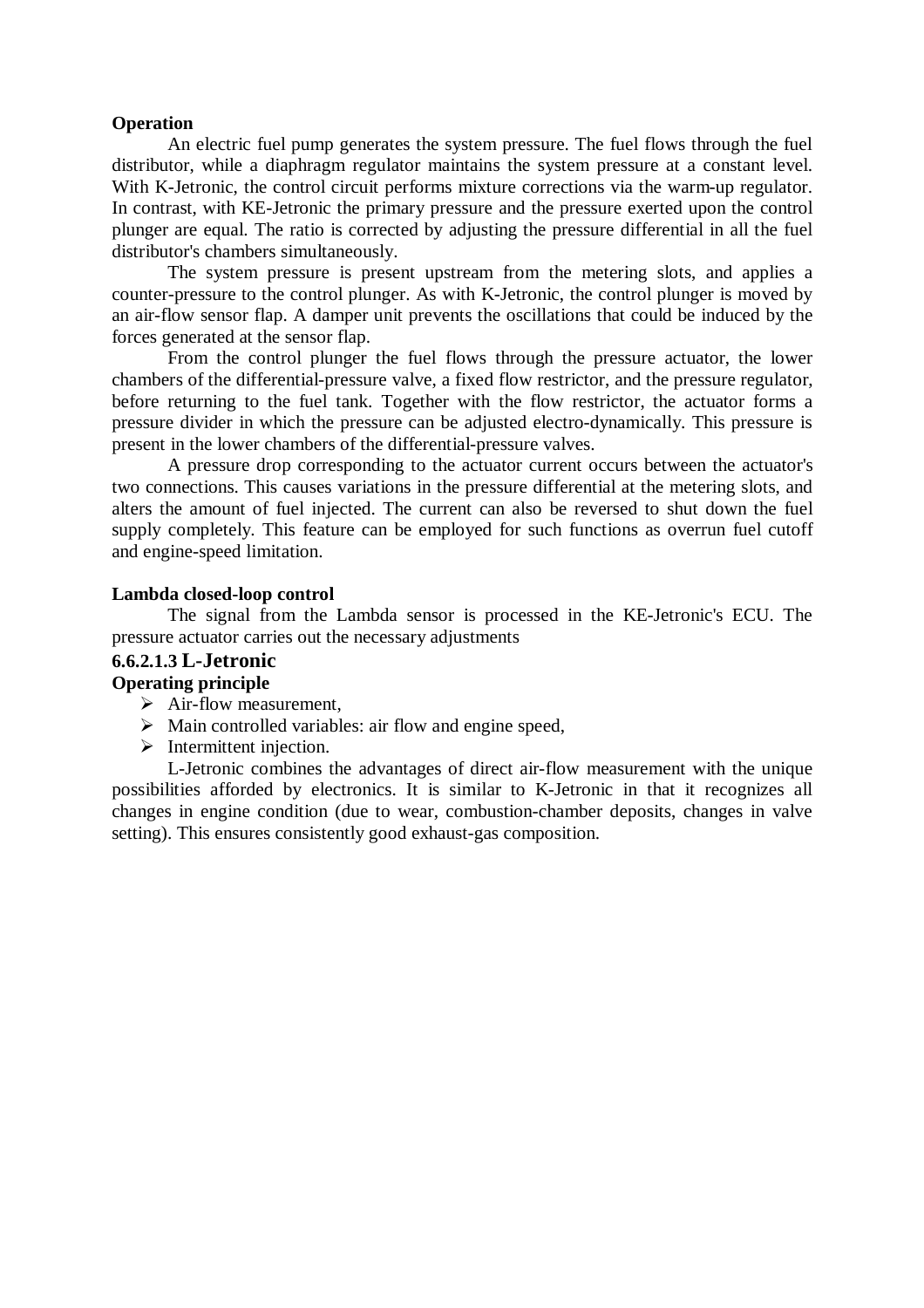

**Figure 11:** Schematic of an L-Jetronic system

1 Fuel tank, 2 Electric fuel pump, 3 Fuel filter, 4 ECU, 5 Injector, 6 Fuel-pressure regulator, 7 Intake manifold, 8 Electric start valve, 9 Throttle switch, 10 Air-flow sensor, 11 Lambda sensor, 12 Thermo-time switch, 13 Coolant-temperature sensor, 14 Ignition distributor, 15 Auxiliary-air valve, 16 Battery, 17 Ignition switch.

## **Operation**

The fuel is injected through the engine's solenoid-operated injectors. A solenoid valve assigned to each cylinder is triggered once per crankshaft revolution. All of the injectors are wired in parallel to reduce the complexity of the electrical circuit. The pressure differential between fuel and intake manifold pressures is maintained at a constant level of 2.5 or 3 bar such that the injected fuel quantity is only dependent on the opening period of the valves. For this purpose, the ECU delivers control pulses whose duration is dependent on the intake air flow, the engine speed, and other influencing variables. These are monitored by sensors and processed in the ECU.

## **6.6.2.1.4 L3-Jetronic**

L3-Jetronic incorporates functions extending beyond those provided by the L-Jetronic's analogue technology. The L3 system's ECU employs digital technology to adjust the mixture ratios based on a load/engine-speed map. In order to save space, the ECU is installed in the engine compartment, directly on the air-flow sensor, where the two components form a single monitoring and control unit.

#### **6.6.2.1.5 LH-Jetronic**

LH-Jetronic is closely related to L-Jetronic. The difference lies in the method of intake air-flow measurement, with LH-Jetronic using a hot-wire air-mass meter to measure the mass of the intake air. Thus, the results no longer depend on the air density, which varies with temperature and pressure.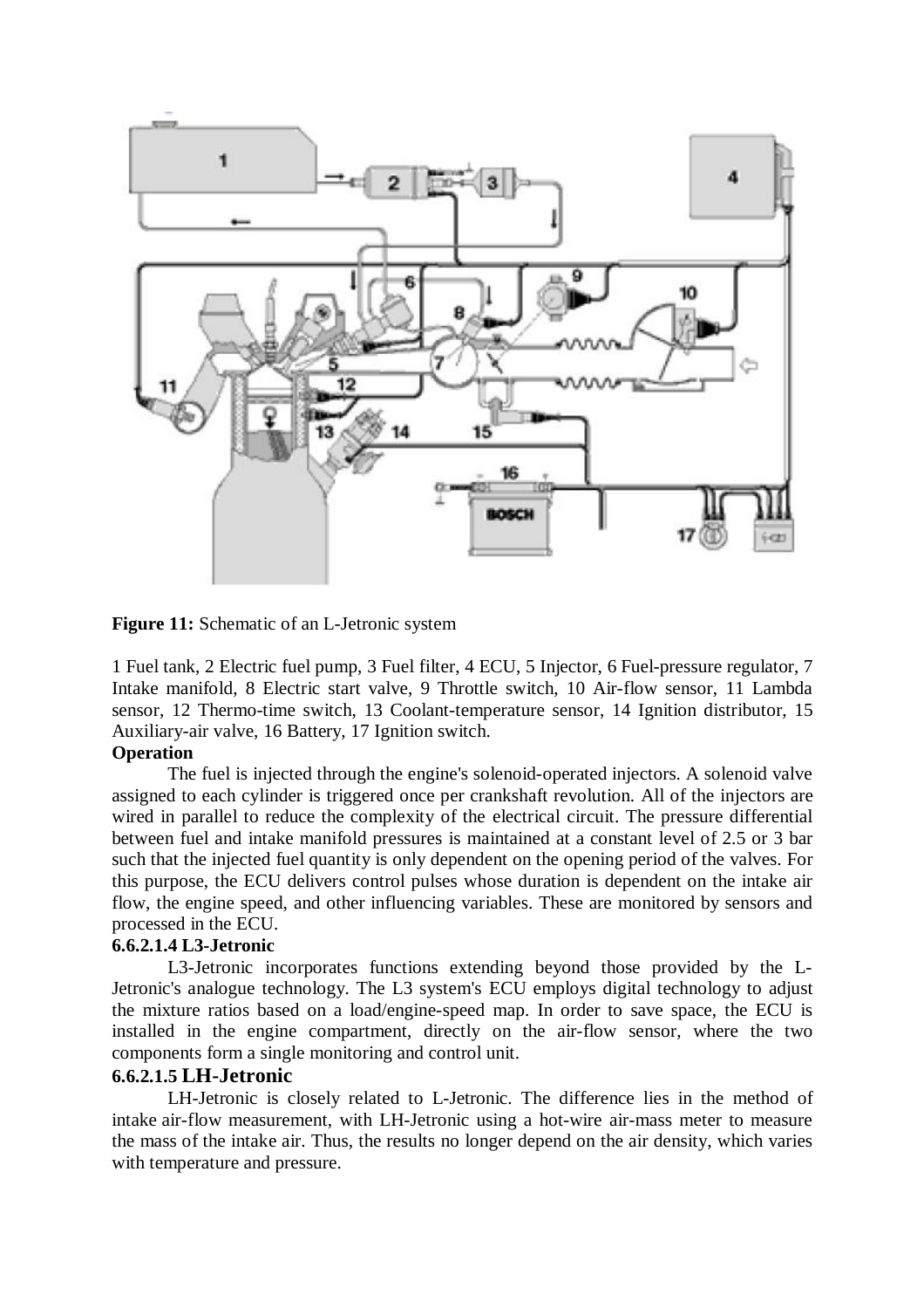The other LH-Jetronic components and the basic system concept are to a large extent the same as those in L-Jetronic.



**Figure 12:** Schematic of an LH-Jetronic system

1 Fuel tank, 2 Electric fuel pump, 3 Fuel filter, 4 ECU, 5 Injector, 6 Fuel distributor, 7 Fuelpressure regulator, 8 Intake manifold, 9 Throttle switch, 10 Hot-wire air-mass flow meter, 11 Lambda sensor, 12 Coolant-temperature sensor, 13 Ignition distributor, 14 Idle-speed actuator, 15 Battery, 16 Ignition switch.

#### **Operating-data processing in the ECU**

LH-Jetronic is equipped with a digital ECU. Arrangements for adjusting the mixture ratio vary from those used with L-Jetronic in using a load/engine-speed map programmed for minimum fuel consumption and exhaust emissions. The ECU processes the sensor signals when calculating the injection duration that determines the injected fuel quantity. The ECU includes a microprocessor, a program and data memory, and an A/D converter. The microprocessor is provided with a suitable voltage supply and with a stable clock rate for data processing. The clock rate is defined by a quartz oscillator.

# **6.6.2.1.6 Electromagnetic fuel injectors**

# **Design and operation**

Fuel injectors essentially consist of a valve housing with current coil and electrical connection, a valve seat with spray-orifice disk and a moving valve needle with solenoid armature.

A filter strainer in the fuel feed protects the injector against contamination. Two Orings seal the injector against the fuel-distribution pipe and the intake manifold. When the coil is de-energized, the spring and the force resulting from the fuel pressure press the valve needle against the valve seat to seal the fuel-supply system against the intake manifold.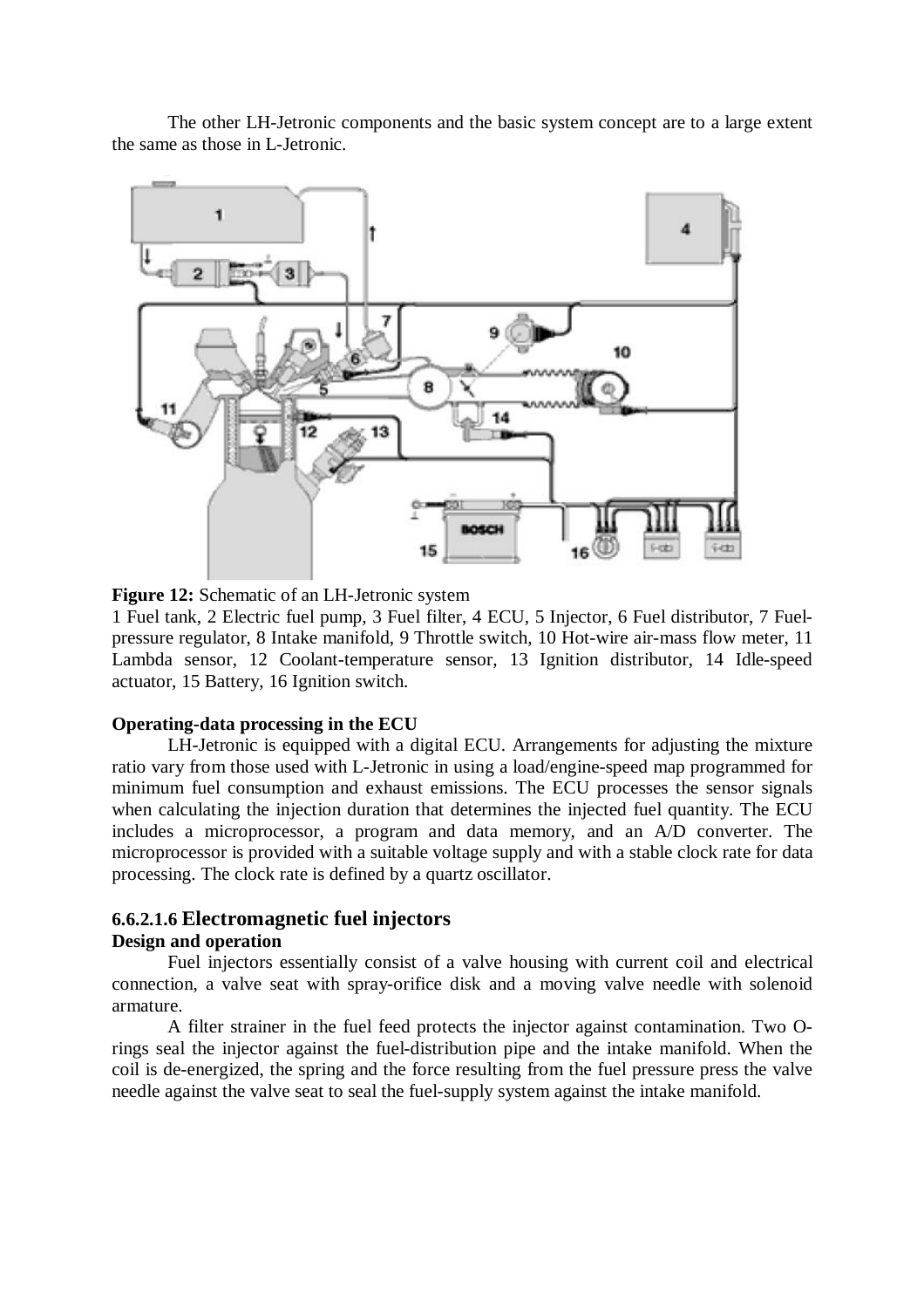

**Figure 13:** Fuel injector EV6

1 O-rings, 2 Filter strainer, 3 Valve housing with electrical connection, 4 Current coil, 5 Spring, 6 Valve needle with solenoid armature, 7 Valve seat with spray-orifice disk.

When the injector is energized, the coil generates a magnetic field which attracts the armature and lifts the valve needle off of its seat to allow fuel to flow through the injector.

The injected fuel quantity per unit of time is essentially determined by the system pressure and the free cross-section of the spray orifices in the spray-orifice disk. The valve needle closes again when the field current is switched off.

#### **6.7 Fuel-Metering Requirement in Modern Engines**

The high standards required of a vehicle's smooth running and exhaust-emissions necessitate high demands being made on the A/F mixture composition of each working cycle. Precisely timed injection is significant as well as precise metering of the injected fuel mass in accordance with the air drawn in by the engine.

In modern multipoint injection systems, therefore, not only is each engine cylinder assigned an electromagnetic fuel injector but also this fuel injector is activated individually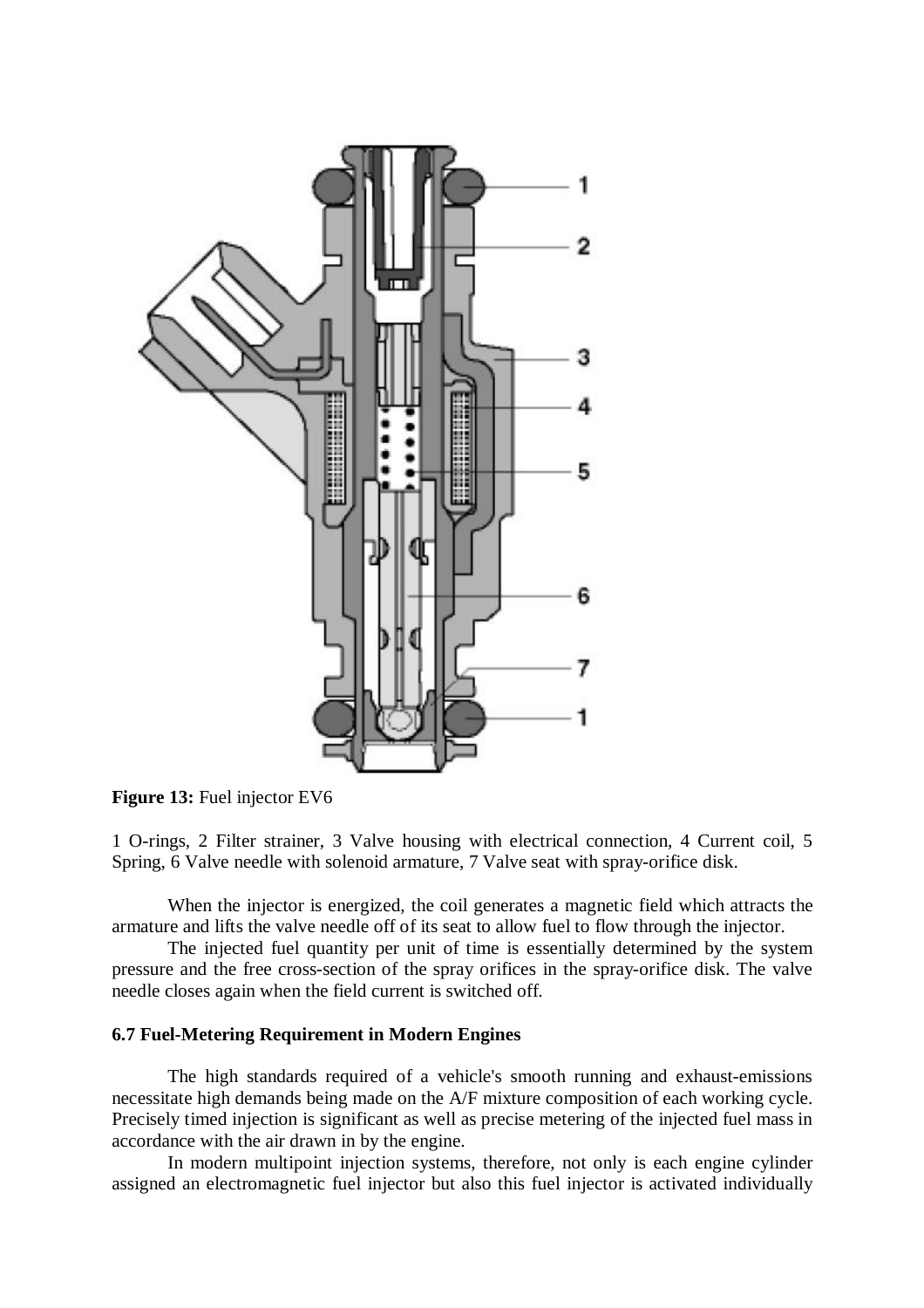for each cylinder. In this way, both the fuel mass appropriate to each cylinder and the correct start of injection are calculated by the control unit (ECU). Injecting the precisely metered fuel mass directly ahead of the cylinder intake valve(s) at the correct moment in time improves mixture formation. This, in turn, helps to a large extent in preventing wetting of the intakemanifold walls with fuel, which can result in temporary deviations from the desired lambda value during transient engine operation. The advantages of multipoint injection can thus be fully exploited.

#### **6.8 Systems for Internal A/F Mixture Formation**

In direct-injection systems for internal mixture formation, the fuel is injected directly into the combustion chambers by electromagnetically actuated fuel injectors. Each cylinder is assigned a fuel injector. Mixture formation takes place inside the cylinder. To ensure efficient combustion, it is essential that the fuel be finely atomized when leaving the injectors.



**Figure 6:** Direct injection (DI) system 1 Fuel, 2 Air, 3 Throttle-valve (EGAS), 4 Intake manifold, 5 Injectors, 6 Engine.

#### **6.8.1 Operation**

In normal operation, a direct-injection engine draws in only air and not an air-fuel mixture, as is the case in conventional injection systems. The advantage of this new system is that no fuel can precipitate on the intake-manifold walls. With external mixture formation, the air-fuel mixture is generally present throughout the entire combustion in a homogeneous state and in a stoichiometric ratio. On the other hand, formation of the mixture in the combustion chamber permits two completely different operating modes:

### **6.8.1.1 Stratified-Charge Operation**

In stratified-charge operation, the mixture only has to be combustible in the area around the spark plug. The remaining section of the combustion chamber thus only contains fresh mixture and residual exhaust gas without unburned fuel. In the idle and part-load